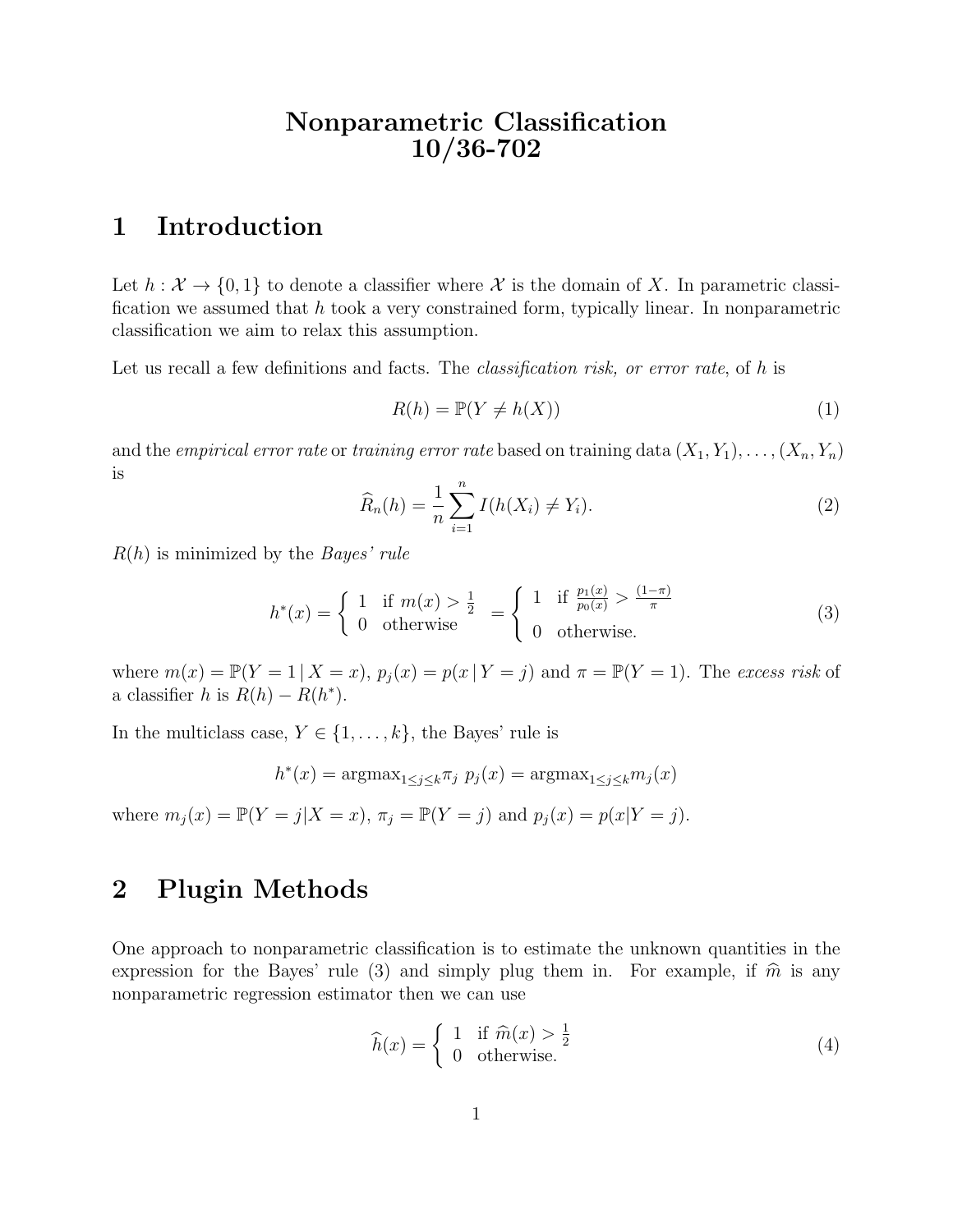For example, we could use the kernel regresson estimator

$$
\widehat{m}_h(x) = \frac{\sum_{i=1}^n Y_i K\left(\frac{||x - X_i||}{h}\right)}{\sum_{i=1}^n K\left(\frac{||x - X_i||}{h}\right)}.
$$

Howeve, the bandwidth should be optimized for classification error as described in Section 8.

We have the following theorem.

**Theorem 1** Let  $\widehat{h}$  be the plug-in classifier based on  $\widehat{m}$ . Then,

$$
R(\widehat{h}) - R(h^*) \le 2 \int |\widehat{m}(x) - m(x)|dP(x) \le 2\sqrt{\int |\widehat{m}(x) - m(x)|^2 dP(x)}.
$$
 (5)

An immediate consequence of this theorem is that any result about nonparametric regression can be turned into a result about nonparametric classification. For example, if  $\int |\widehat{m}(x) - m(x)|^2 dP(x) = O_P(n^{-2\beta/(2\beta+d)})$  then  $R(h) - R(h^*) = O_P(n^{-\beta/(2\beta+d)})$ . However, (5) is an upper bound and it is possible that  $R(h) - R(h^*)$  is strictly smaller than  $\sqrt{\int |\widehat{m}(x) - m(x)|^2 dP(x)}$ .

When  $Y \in \{1, \ldots, k\}$  the plugin rule has the form

$$
\widehat{h}(x) = \operatorname{argmax}_{j} \widehat{m}_{j}(x)
$$

where  $\widehat{m}_j (x)$  is an estimate of  $\mathbb{P}(Y = j | X = x)$ .

# 3 Classifiers Based on Density Estimation

We can apply nonparametric density estimation to each class to get estimators  $\hat{p}_0$  and  $\hat{p}_1$ . Then we define

$$
\widehat{h}(x) = \begin{cases}\n1 & \text{if } \frac{\widehat{p}_1(x)}{\widehat{p}_0(x)} > \frac{(1-\widehat{\pi})}{\widehat{\pi}} \\
0 & \text{otherwise}\n\end{cases}
$$
\n(6)

where  $\hat{\pi} = n^{-1} \sum_{i=1}^{n} Y_i$ . Hence, any nonparametric density estimation method yields a<br>nonparametric elassifier nonparametric classifier.

A simplification occurs if we assume that the covariate has independent coordinates, conditioned on the class variable Y. Thus, if  $X_i = (X_{i1}, \ldots, X_{id})^T$  has dimension d and if we assume conditional independence, then the density factors as  $p_j(x) = \prod_{\ell=1}^d p_{j\ell}(x_\ell)$ . In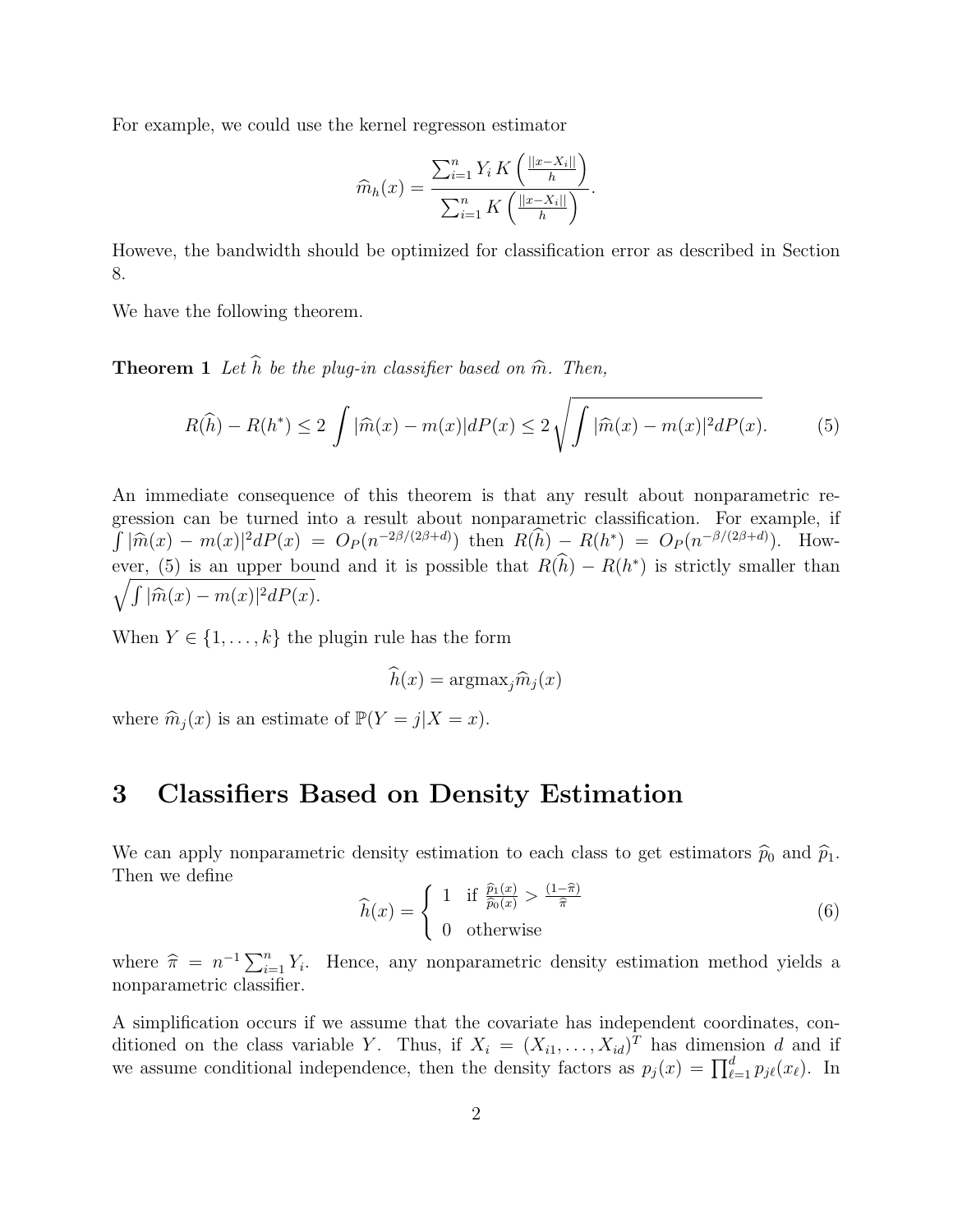this case we can estimate the one-dimensional marginals  $p_{i\ell}(x_{\ell})$  separately and then define  $\widehat{p}_j(x) = \prod_{\ell=1}^d \widehat{p}_{j\ell}(x_\ell)$ . This has the advantage that we never have to do more than a one-<br>dimensional density estimate. This approach is called naive Bayes. The resulting elassifier dimensional density estimate. This approach is called *naive Bayes*. The resulting classifier can sometimes be very accurate even if the independence assumption is false.

It is easy to extend density based methods for multiclass problems. If  $Y \in \{1, \ldots, k\}$  then we estimate the k densities  $\hat{p}_j(x) = p(x|Y = j)$  and the classifier is

$$
\widehat{h}(x) = \operatorname{argmax}_{j} \widehat{\pi}_{j} \widehat{p}_{j}(x)
$$

where  $\hat{\pi}_j = n^{-1} \sum_{i=1}^n I(Y_i = j)$ .

## 4 Nearest Neighbors

The k-nearest neighbor classifier is

$$
h(x) = \begin{cases} 1 & \sum_{i=1}^{n} w_i(x)I(Y_i = 1) > \sum_{i=1}^{n} w_i(x)I(Y_i = 0) \\ 0 & \text{otherwise} \end{cases}
$$
(7)

where  $w_i(x) = 1$  if  $X_i$  is one of the k nearest neighbors of x,  $w_i(x) = 0$ , otherwise. "Nearest" depends on how you define the distance. Often we use Euclidean distance  $||X_i - X_j||$ . In that case you should standardize the variables first.

The k-nearest neighbor classifier can be recast as a plugin rule. Define the regression estsimator

$$
\widehat{m}(x) = \frac{\sum_{i=1}^{n} Y_i \ I(||X_i \le x|| \le d_k(x))}{\sum_{i=1}^{n} I(||X_i \le x|| \le d_k(x))}
$$

where  $d_k(x)$  is the distance between x and its  $k^{\text{th}}$ -nearest neighbor. Then  $\hat{h}(x) = I(\hat{m}(x) > 1/2)$  $1/2$ ).

It is interesting to consider the classification error when n is large. First suppose that  $k = 1$ and consider a fixed x. Then  $h(x)$  is 1 if the closest  $X_i$  has label  $Y = 1$  and  $h(x)$  is 0 if the closest  $X_i$  has label  $Y = 0$ . When n is large, the closest  $X_i$  is approximately equal to x. So the probability of an error is

$$
m(X_i)(1-m(x)) + (1-m(X_i))m(x) \approx m(x)(1-m(x)) + (1-m(x))m(x) = 2m(x)(1-m(x)).
$$

Define

$$
L_n = \mathbb{P}(Y \neq \widehat{h}(X) | D_n)
$$

where  $D_n = \{(X_1, Y_1), \ldots, (X_n, Y_n)\}.$  Then we have that

$$
\lim_{n \to \infty} \mathbb{E}(L_n) = \mathbb{E}(2m(X)(1 - m(X))) \equiv R_{(1)}.
$$
\n(8)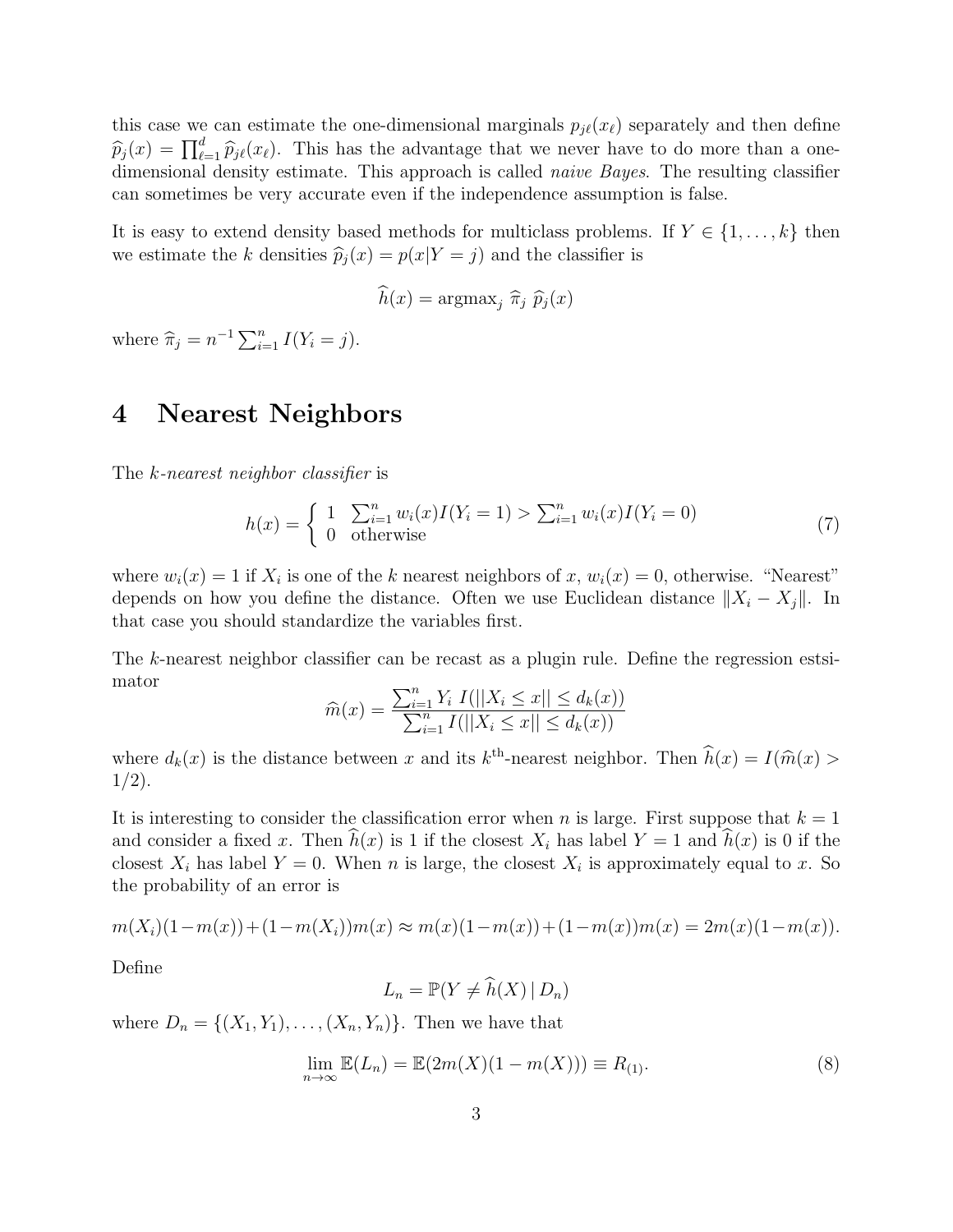The Bayes risk can be written as  $R_* = \mathbb{E}(A)$  where  $A = \min\{m(X), 1 - m(X)\}\.$  Note that  $A \leq 2m(X)(1 - m(X))$ . Also, by direct integration,  $\mathbb{E}(A(1 - A)) \leq \mathbb{E}(A)\mathbb{E}(1 - A)$ . Hence, we have the well-known result due to Cover and Hart (1967),

$$
R_* \le R_{(1)} = \mathbb{E}(A(1-A)) \le 2\mathbb{E}(A)\mathbb{E}(1-A) = 2R_*(1-R_*) \le 2R_*.
$$

Thus, for any problem with small Bayes error,  $k = 1$  nearest neighbors should have small error.

More generally, for any odd  $k$ ,

$$
\lim_{n \to \infty} \mathbb{E}(L_n) = R_{(k)} \tag{9}
$$

where

$$
R_{(k)} = \mathbb{E}\left(\sum_{j=0}^{k} {k \choose j} m^{j}(X)(1-m(X))^{k-j} [m(X)I(j < k/2) + (1-m(X))I(j > k/2)]\right).
$$

Theorem 2 (Devroye et al 1996) For all odd  $k$ ,

$$
R_* \le R_{(k)} \le R_* + \frac{1}{\sqrt{ke}}.\tag{10}
$$

.

**Proof.** We can rewrite  $R_{(k)}$  as  $R_{(k)} = \mathbb{E}(a(m(X)))$  where

$$
a(z) = \min\{z, 1 - z\} + |2z - 1| \mathbb{P}\left(B > \frac{k}{2}\right)
$$

and B ∼ Binomial(k, min{z, 1 − z}). The mean of  $a(z)$  is less than or equal to its maximum and, by symmetry, we can take the maximum over  $0 \le z \le 1/2$ . Hence, letting B ∼ Binomial $(k, z)$ , we have, by Hoeffding's inequality,

$$
R_{(k)} - R_* \leq \sup_{0 \leq z \leq 1/2} (1 - 2z) \mathbb{P}\left(B > \frac{k}{2}\right) \leq \sup_{0 \leq z \leq 1/2} (1 - 2z) e^{-2k(1/2 - z)^2} = \sup_{0 \leq u \leq 1} u e^{-ku^2/2} = \frac{1}{\sqrt{ke}}
$$

$$
\Box
$$

If the distribution of  $X$  has a density function then we have the following.

**Theorem 3 (Devroye and Györfi 1985)** Suppose that the distribution of X has a density and that  $k \to \infty$  and  $k/n \to 0$ . For every  $\epsilon > 0$  the following is true. For all large  $n,$ 

$$
\mathbb{P}(R(\widehat{h}) - R_* > \epsilon) \le e^{-n\epsilon^2/(72\gamma_d^2)}
$$

where  $\widehat{h}_n$  is the k-nearest neighbor classifier estimated on a sample of size n, and where  $\gamma_d$ depends on the dimension d of X.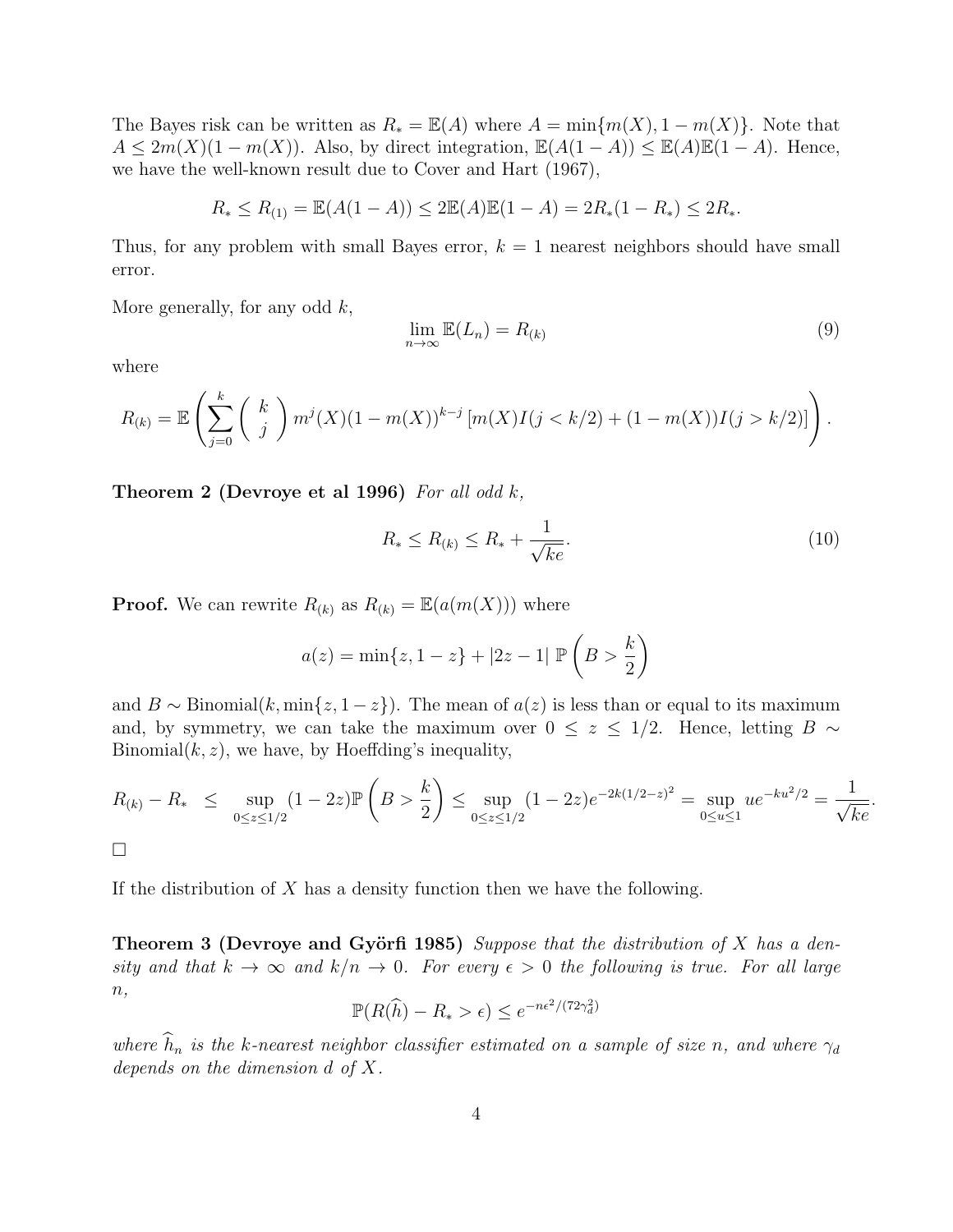Recently, Chaudhuri and Dasgupta (2014) have obtained some very general results about k-nn classifiers. We state one of their key results here.

#### Theorem 4 (Chaudhuri and Dasgupta 2014) Suppose that

$$
P(\{x : |m(x) - (1/2)| \le t\}) \le Ct^{\beta}
$$

for some  $\beta \geq 0$  and some  $C > 0$ . Also, suppose that m satisfies the following smoothness condition: for all x and  $r > 0$ 

$$
|m(B) - m(x)| \le LP(B^o)^\alpha
$$

where  $B = \{u : ||x-u|| \le r\}$ ,  $B^0 = \{u : ||x-u|| < r\}$  and  $m(B) = (P(B))^{-1} \int_B m(u) dP(x)$ . Fix any  $0 < \delta < 1$ . Let  $h_*$  be the Bayes rule. With probability at least  $1 - \delta$ ,

$$
P(\widehat{h}(X) \le h_*(X)) \le \delta C \left(\frac{\log(1/\delta)}{n}\right)^{\frac{\alpha\beta}{2\alpha+1}}
$$

If  $k \asymp n^{\frac{2\alpha}{2\alpha+1}}$  then

$$
R(\widehat{h}) - R(h_*) \preceq n^{-\frac{\alpha(\beta+1)}{2\alpha+1}}.
$$

#### 4.1 Partitions and Trees

As with nonparametric regression, simple and interpretable classifiers can be derived by partitioning the range of X. Let  $\Pi_n = \{A_1, \ldots, A_N\}$  be a partition of X. Let  $A_j$  be the partition element that contains x. Then  $h(x) = 1$  if  $\sum_{X_i \in A_j} Y_i \ge \sum_{X_i \in A_j} (1 - Y_i)$  and  $\widehat{h}(x) = 0$  otherwise. This is nothing other than the plugin classifier based on the partition regression estimator

$$
\widehat{m}(x) = \sum_{j=1}^{N} \overline{Y}_{j} I(x \in A_{j})
$$

where  $\overline{Y}_j = n_j^{-1}$  $j_j^{-1} \sum_{i=1}^n Y_i I(X_i \in A_j)$  is the average of the  $Y_i$ 's in  $A_j$  and  $n_j = \# \{X_i \in A_j\}.$ (We define  $Y_j$  to be 0 if  $n_j = 0$ .)

Recall from the results on regression that if

$$
m \in \mathcal{M} = \left\{ m : \ |m(x) - m(x)| \le L||x - z||, \quad x, z, \in \mathbb{R}^d \right\}
$$
 (11)

and the binwidth b satsifies  $b \asymp n^{-1/(d+2)}$  then

$$
\mathbb{E}||\hat{m} - m||_P^2 \le \frac{c}{n^{2/(d+2)}}.\tag{12}
$$

.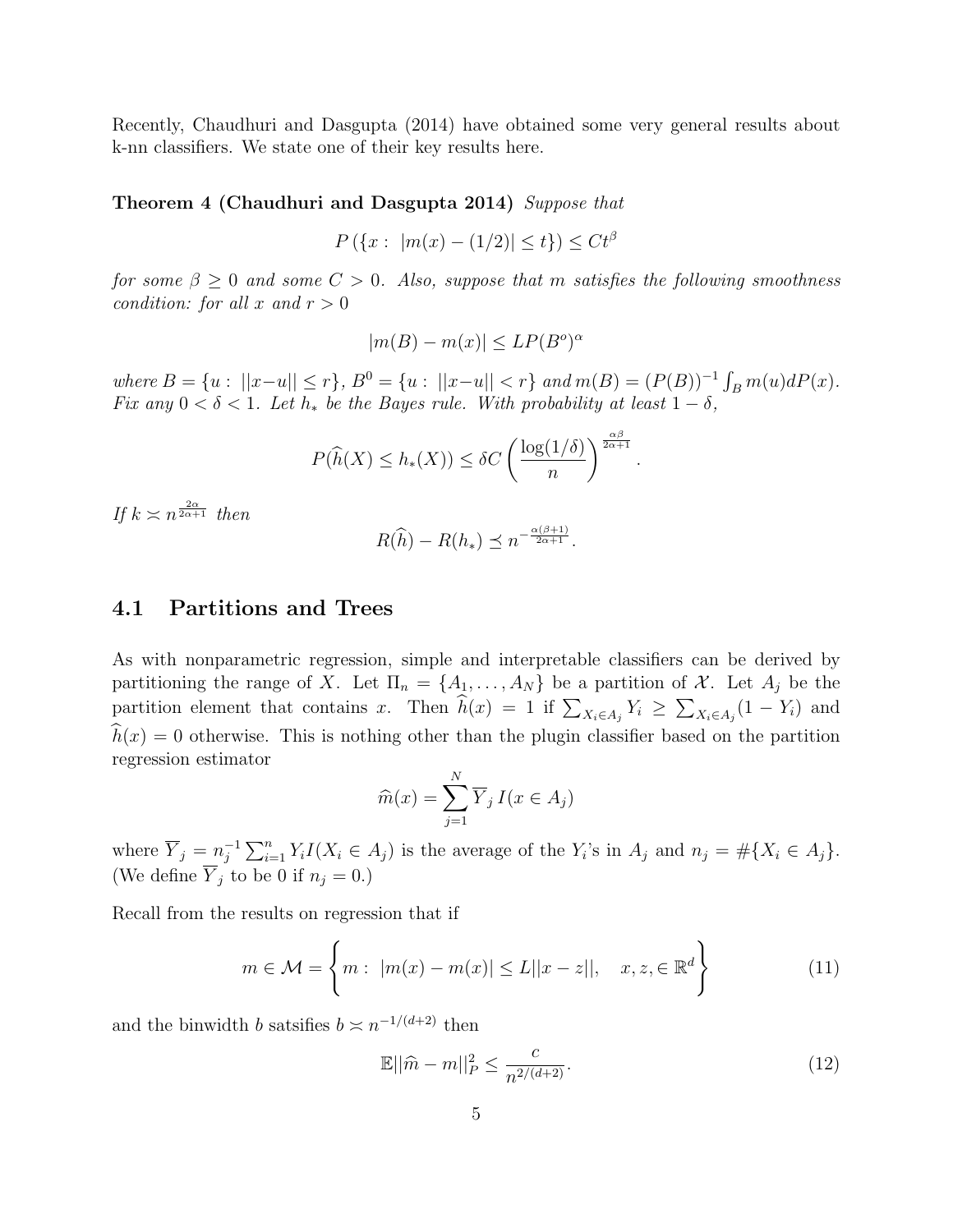

Figure 1: A simple classification tree.



Figure 2: Partition representation of classification tree.

From (5), we conclude that  $R(h) - R(h_*) = O(n^{-1/(d+2)})$ . However, this binwidth was based on the bias-variance tradeoff of the regression problem. For classification, b should be chosen as described in Section 8.

Like regression trees, *classification trees* are partition classifiers where the partition is built recursively. For illustration, suppose there are two covariates,  $X_1 =$  age and  $X_2 =$  blood pressure. Figure 1 shows a classification tree using these variables.

The tree is used in the following way. If a subject has Age  $\geq$  50 then we classify him as  $Y = 1$ . If a subject has Age  $\lt 50$  then we check his blood pressure. If systolic blood pressure is  $100$  then we classify him as  $Y = 1$ , otherwise we classify him as  $Y = 0$ . Figure 2 shows the same classifier as a partition of the covariate space.

Here is how a tree is constructed. First, suppose that  $y \in \mathcal{Y} = \{0,1\}$  and that there is only a single covariate X. We choose a split point  $t$  that divides the real line into two sets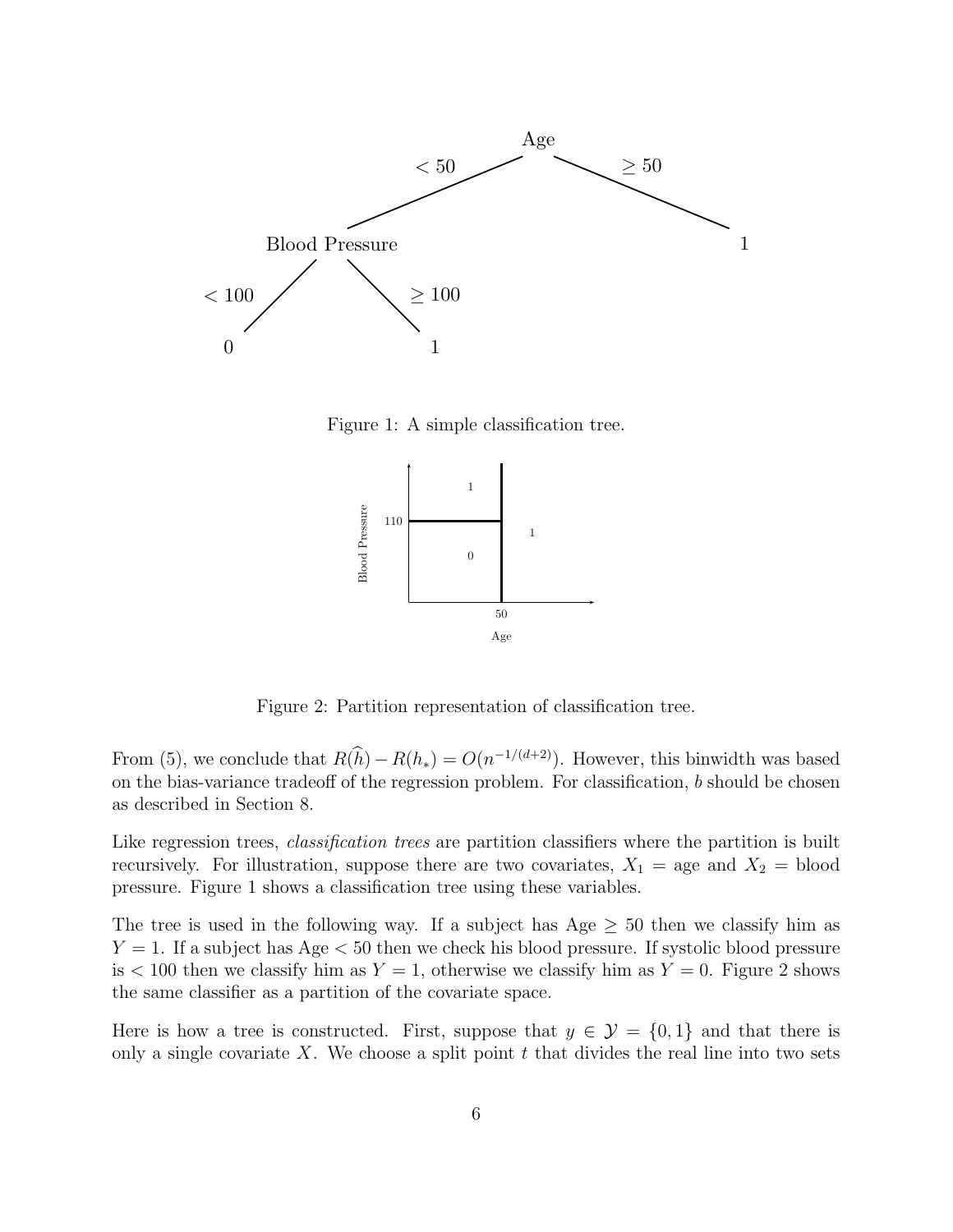$A_1 = (-\infty, t]$  and  $A_2 = (t, \infty)$ . Let  $r_s(j)$  be the proportion of observations in  $A_s$  such that  $Y_i = j$ :

$$
r_s(j) = \frac{\sum_{i=1}^{n} I(Y_i = j, X_i \in A_s)}{\sum_{i=1}^{n} I(X_i \in A_s)}
$$
(13)

for  $s = 1, 2$  and  $j = 0, 1$ . The *impurity* of the split t is defined to be  $I(t) = \sum_{s=1}^{2} \gamma_s$  where

$$
\gamma_s = 1 - \sum_{j=0}^{1} r_s(j)^2.
$$
 (14)

This particular measure of impurity is known as the *Gini index*. If a partition element  $A_s$ contains all 0's or all 1's, then  $\gamma_s = 0$ . Otherwise,  $\gamma_s > 0$ . We choose the split point t to minimize the impurity. Other indices of impurity besides the Gini index can be used, such as entropy. The reason for using impurity rather than classification error is because impurity is a smooth function and hence is easy to minimize.

When there are several covariates, we choose whichever covariate and split that leads to the lowest impurity. This process is continued until some stopping criterion is met. For example, we might stop when every partition element has fewer than  $n_0$  data points, where  $n_0$  is some fixed number. The bottom nodes of the tree are called the *leaves*. Each leaf is assigned a 0 or 1 depending on whether there are more data points with  $Y = 0$  or  $Y = 1$  in that partition element.

This procedure is easily generalized to the case where  $Y \in \{1, \ldots, K\}$ . We define the impurity by

$$
\gamma_s = 1 - \sum_{j=1}^k r_s^2(j) \tag{15}
$$

where  $r_i(j)$  is the proportion of observations in the partition element for which  $Y = j$ .

# 5 Minimax Results

The minimax classification risk over a set of joint distributions  $P$  is

$$
R_n(\mathcal{P}) = \inf_{\widehat{h}} \sup_{P \in \mathcal{P}} \left( R(\widehat{h}) - R_n^* \right) \tag{16}
$$

where  $R(\hat{h}) = \mathbb{P}(Y \neq \hat{h}(X)), R_n^*$  is the Bayes error and the infimum is over all classifiers constructed from the data  $(X_1, Y_1), \ldots, (X_n, Y_n)$ . Recall that

$$
R(\widehat{h}) - R(h^*) \le 2\sqrt{\int |\widehat{m}(x) - m(x)|^2 dP(x)}
$$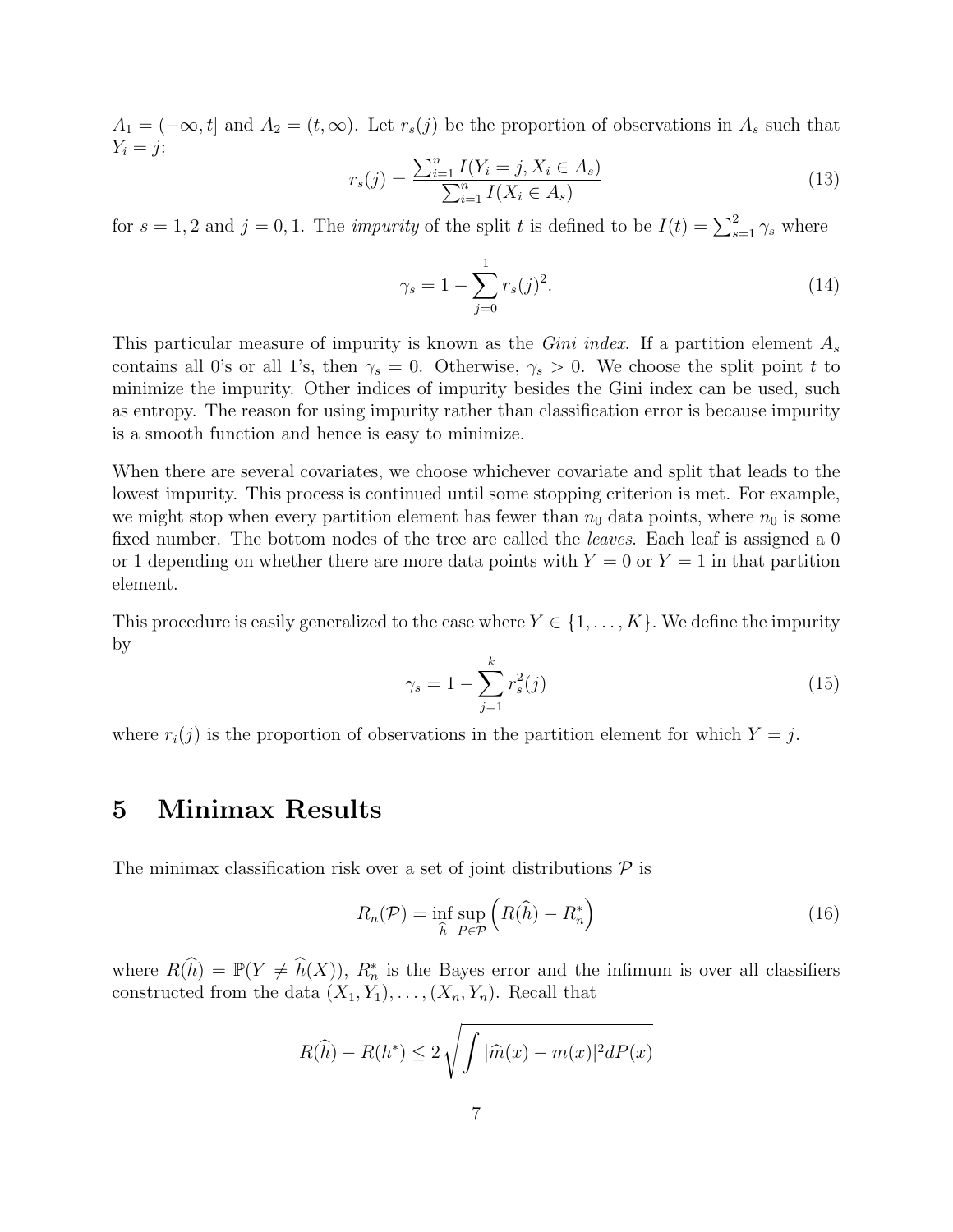| Class                   | Rate                      | Condition                  |
|-------------------------|---------------------------|----------------------------|
| $\mathcal{E}(\alpha)$   | $n^{-\alpha/(2\alpha+d)}$ | $\alpha > 1/2$             |
| BV                      | $n^{-1/3}$                |                            |
| МI                      | $\sqrt{\log n/n}$         |                            |
| $L(\alpha,q)$           | $n^{-\alpha/(2\alpha+1)}$ | $\alpha > (1/q - 1/2)_{+}$ |
| $B^{\alpha}_{\sigma,q}$ | $n^{-\alpha/(2\alpha+d)}$ | $\alpha/d > 1/q - 1/2$     |
| Neural nets             | see text                  |                            |

Table 1: Minimax Rates of Convergence for Classification.

Thus  $R_n(\mathcal{P}) \leq 2\sqrt{\widetilde{R}_n(\mathcal{P})}$  where  $\widetilde{R}_n(\mathcal{P})$  is the minimax risk for estimating the regression function m. Since this is just an inequality, it leaves open the following question: can  $R_n(\mathcal{P})$ be substantially smaller than  $2\sqrt{\widetilde{R}_n(\mathcal{P})}$ ? Yang (1999) proved that the answer is no, in cases where  $P$  is substantially rich. Moreover, we can achieve minimax classification rates using plugin regression methods.

However, with smaller classes that invoke extra assumptions, such as the Tsybakov noise condition, there can be a dramatic difference. Here, we summarize Yang's results under the richness assumption. This assumption is simply that if  $m$  is in the class, then a small hypercube containing  $m$  is also in the class. Yang's results are summarized in Table 1.

The classes in Table 1 are the following:  $\mathcal{E}(\alpha)$  is the Sobolev space of order  $\alpha$ , BV is the class of functions of bounded variation, MI is all monotone functions,  $L(\alpha, q)$  are  $\alpha$ -Lipschitz (in q-norm), and  $B^{\alpha}_{\sigma,q}$  are Besov spaces. For neural nets we have the bound, for every  $\epsilon > 0$ ,

$$
\left(\frac{1}{n}\right)^{\frac{1+(2/d)}{4+(4/d)}+\epsilon}\leq R_n(\mathcal{P})\leq \left(\frac{\log n}{n}\right)^{\frac{1+(1/d)}{4+(2/d)}}
$$

It appears that, as  $d \to \infty$ , we get the dimension independent rate  $(\log n/n)^{1/4}$ . However, this result requires some caution since the class of distributions implicitly gets smaller as d increases.

#### 6 Support Vector Machines

When we discussed linear classification, we defined SVM classifier  $\hat{h}(x) = \text{sign}(\hat{H}(x))$  where  $\widehat{H}(x) = \widehat{\beta}_0 + \widehat{\beta}^T x$  and  $\widehat{\beta}$  minimizes

$$
\sum_{i} [1 - Y_i H(X_i)]_+ + \lambda ||\beta||_2^2.
$$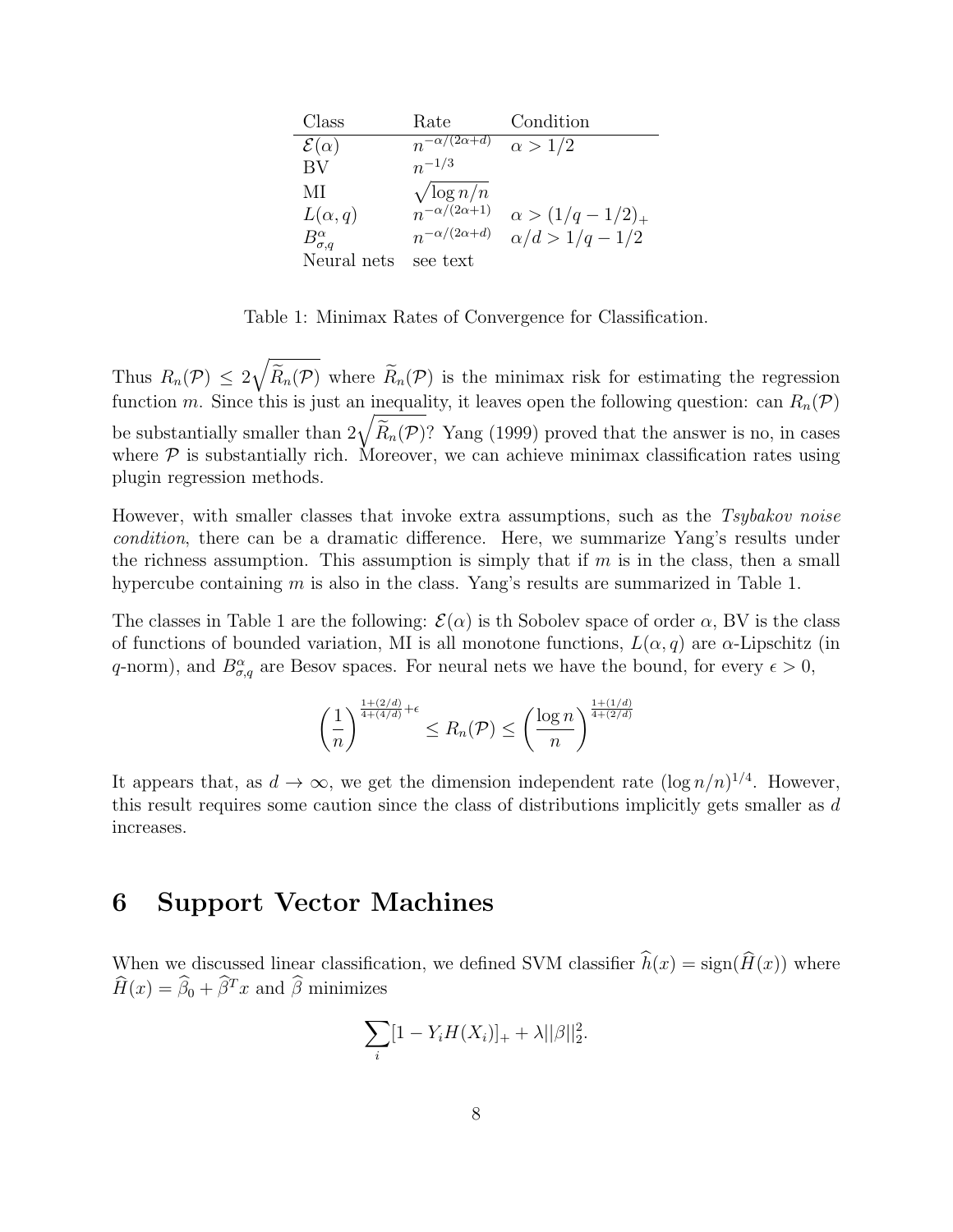We can do a nonparametric version by letting  $H$  be in a RKHS and taking the penalty to be  $||H||_K^2$ . In terms of implementation, this means replacing every instance of an inner product  $\langle X_i, X_j \rangle$  with  $K(X_i, X_j)$ .

# 7 Boosting

Boosting refers to a class of methods that build classifiers in a greedy, iterative way. The original boosting algorithm is called  $AdaBoost$  and is due to Freund and Schapire (1996). See Figure 3.

The algorithm seems mysterious and there is quite a bit of controversey about why (and when) it works. Perhaps the most compelling explanation is due to Friedman, Hastie and Tibshirani (2000) which is the explanation we will give. However, the reader is warned that there is not consensus on the issue. Futher discussions can be found in Bühlmann and Hothorn (2007), Zhang and Yu (2005) and Mease and Wyner (2008). The latter paper is followed by a spirited discussion from several authors. Our view is that boosting combines two distinct ideas: surrogate loss functions and greedy function approximation.

In this section, we assume that  $Y_i \in \{-1, +1\}$ . Many classifiers then have the form

$$
h(x) = \text{sign}(H(x))
$$

for some function  $H(x)$ . For example, a linear classifier corresponds to  $H(x) = \beta^{T}x$ . The risk can then be written as

$$
R(h) = \mathbb{P}(Y \neq h(X)) = \mathbb{P}(YH(X) < 0) = \mathbb{E}(L(A))
$$

where  $A = YH(X)$  and  $L(a) = I(a < 0)$ . As a function of a, the loss  $L(a)$  is discontinuous which makes it difficult to work with. Friedman, Hastie and Tibshirani (2000) show that AdaBoost corresponds to using a surrogate loss, namely,  $L(a) = e^{-a} = e^{-yH(x)}$ . Consider finding a classifier of the form  $\sum_m \alpha_m h_m(x)$  by minimizing the exponential loss  $\sum_i e^{-Y_i H(X_i)}$ . If we do this iteratively, adding one function at a time, this leads precisely to AdaBoost. Typically, the classifiers  $h_j$  in the sum  $\sum_m \alpha_m h_m(x)$  are taken to be very simple classifiers such as small classification trees.

The argument in Friedman, Hastie and Tibshirani (2000) is as follows. Consider minimizing the expected loss  $J(F) = \mathbb{E}(e^{-YF(X)})$ . Suppose our current estimate is F and consider updating to an improved estimate  $F(x) + cf(x)$ . Expanding around  $f(x) = 0$ ,

$$
J(F + cf) = \mathbb{E}(e^{-Y(F(X) + cf(X))}) \approx \mathbb{E}(e^{-YF(X)}(1 - cYf(X) + c^2Y^2f^2(X)/2))
$$
  
=  $\mathbb{E}(e^{-YF(X)}(1 - cYf(X) + c^2/2))$ 

since  $Y^2 = f^2(X) = 1$ . Now consider minimizing the latter expression a fixed  $X = x$ . If we minimize over  $f(x) \in \{-1, +1\}$  we get  $f(x) = 1$  if  $E_w(y|x) > 0$  and  $f(x) = -1$  if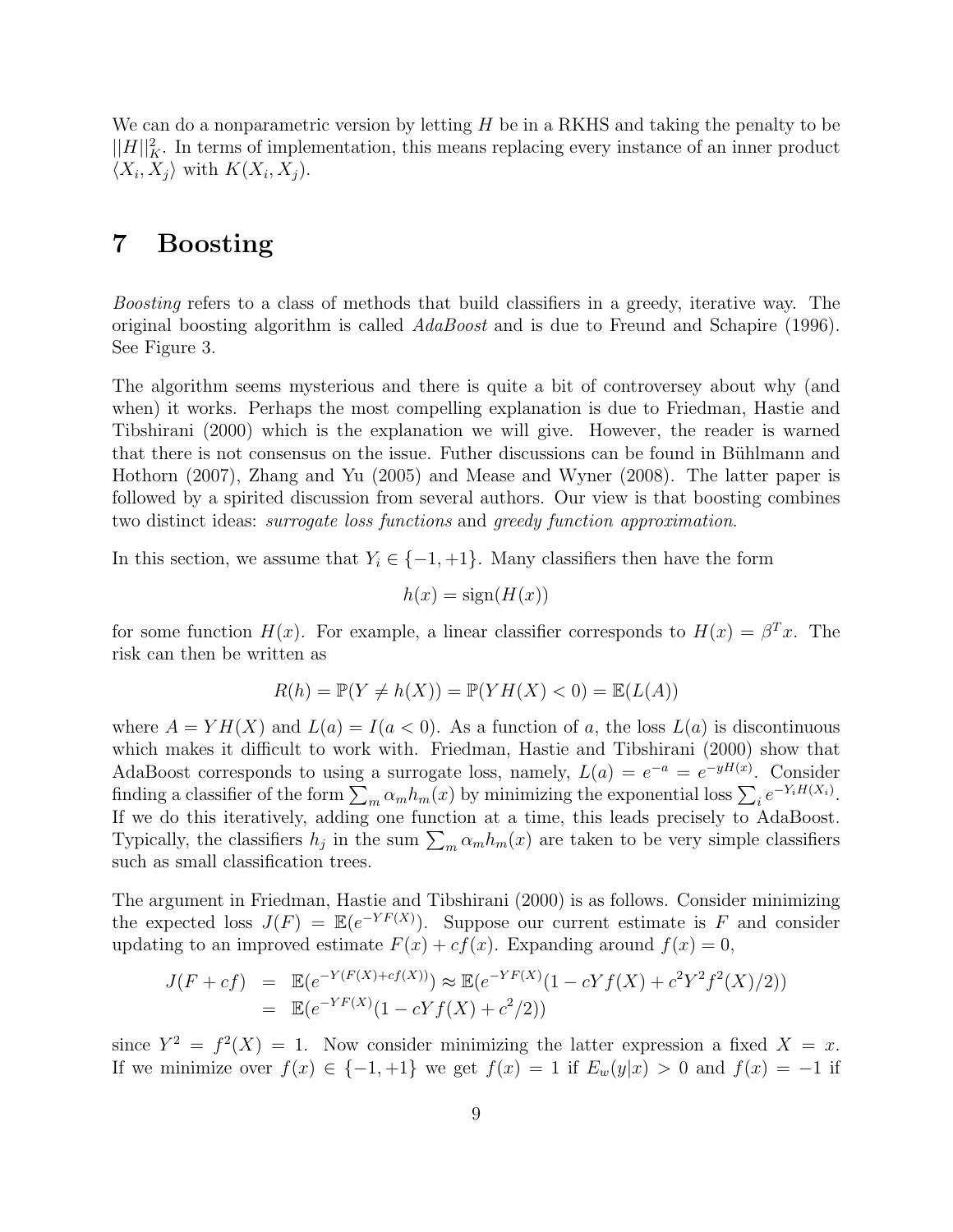- 1. Input:  $(X_1, Y_1), \ldots, (X_n, Y_n)$  where  $Y_i \in \{-1, +1\}$ .
- 2. Set  $w_i = 1/n$  for  $i = 1, ..., n$ .
- 3. Repeat for  $m = 1, \ldots, M$ .
	- (a) Compute the weighted error  $\epsilon(h) = \sum_{i=1}^n w_i I(Y_i \neq h(X_i))$  and find  $h_m$  to minimize  $\epsilon(h).$
	- (b) Let  $\alpha_m = (1/2) \log((1 \epsilon)/\epsilon).$
	- (c) Update the weights:

$$
w_i \leftarrow \frac{w_i e^{-\alpha_m Y_i h_m(X_i)}}{Z}
$$

where  $Z$  is chosen so that the weights sum to 1.

4. The final classifier is

$$
h(x) = \text{sign}\left(\sum_{m=1}^{M} \alpha_m h_m(x)\right)
$$

.

Figure 3: AdaBoost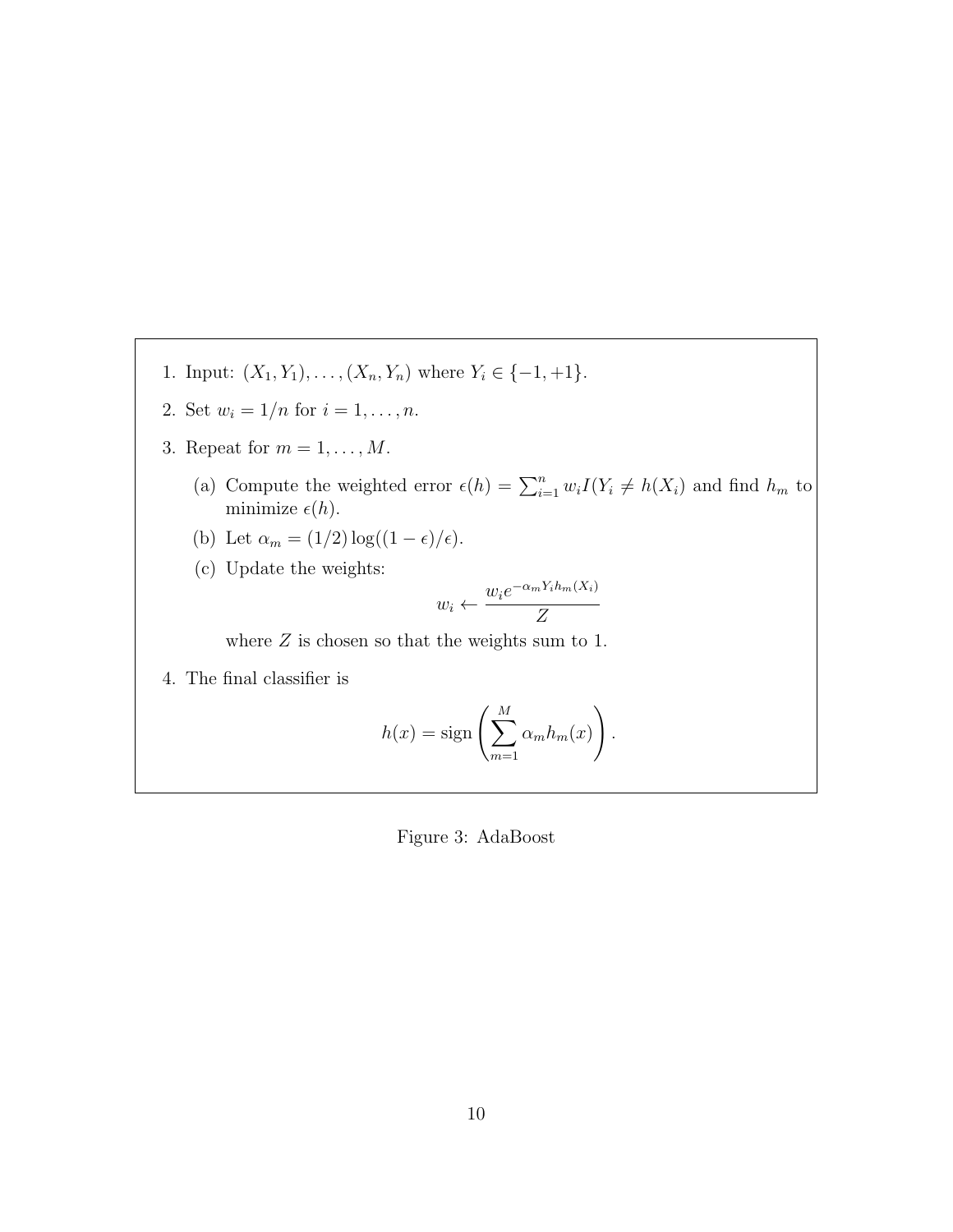$E_w(y|x) < 0$  where  $E_w(y|x) = E(w(x, y)y|x)/E(w(x, y)|x)$  and  $w(x, y) = e^{-yF(x)}$ . In other words, the optimal  $f$  is simply the Bayes classifier with respect to the weights. This is exactly the first step in AdaBoost. If we fix now fix  $f(x)$  and minimize over c we get

$$
c = \frac{1}{2} \log \left( \frac{1-\epsilon}{\epsilon} \right)
$$

where  $\epsilon = E_w(I(Y \neq f(x)))$ . Thus the updated  $F(x)$  is

$$
F(x) \leftarrow F(x) + cf(x)
$$

as in AdaBoost. When we update  $F$  this way, we change the weights to

$$
w(x, y) \leftarrow w(x, y)e^{-cf(x)y} = w(x, y) \exp\left(\log\left(\frac{1-\epsilon}{\epsilon}\right)I(Y \neq f(x))\right)
$$

which again is the same as AadBoost.

Seen in this light, boosting really combines two ideas. The first is the use of surrogate loss functions. The second is greedy function approximation.

# 8 Choosing Tuning Parameters

All the nonparametric methods involve tuning parameters, for example, the number of neighbors  $k$  in nearest neighbors. As with density estimation and regression, these parameters can be chosen by a variety of cross-validation methods. Here we describe the data splitting version of cross-validation. Suppose the data are  $(X_1, Y_1), \ldots, (X_{2n}, Y_{2n})$ . Now randomly split the data into two halves that we denote by

$$
\mathcal{D} = \left\{ (\widetilde{X}_1, \widetilde{Y}_1), \ldots, (\widetilde{X}_n, \widetilde{Y}_n) \right\}, \quad \text{and} \quad \mathcal{E} = \left\{ (X_1^*, Y_1^*), \ldots, (X_n^*, Y_n^*) \right\}.
$$

Construct classifiers  $\mathcal{H} = \{h_1, \ldots, h_N\}$  from D corresponding to different values of the tuning parameter. Define the risk estimator

$$
\widehat{R}(h_j) = \frac{1}{n} \sum_{i=1}^n I(Y_i^* \neq h_j(X_i^*)).
$$

Let  $\widehat{h} = \operatorname{argmin}_{h \in \mathcal{H}} \widehat{R}(h).$ 

**Theorem 5** Let  $h_* \in \mathcal{H}$  minimize  $R(h) = \mathbb{P}(Y \neq h(X))$ . Then

$$
\mathbb{P}\left(R(\widehat{h}) > R(h_*) + 2\sqrt{\frac{1}{2n}\log\left(\frac{2N}{\delta}\right)}\right) \le \delta.
$$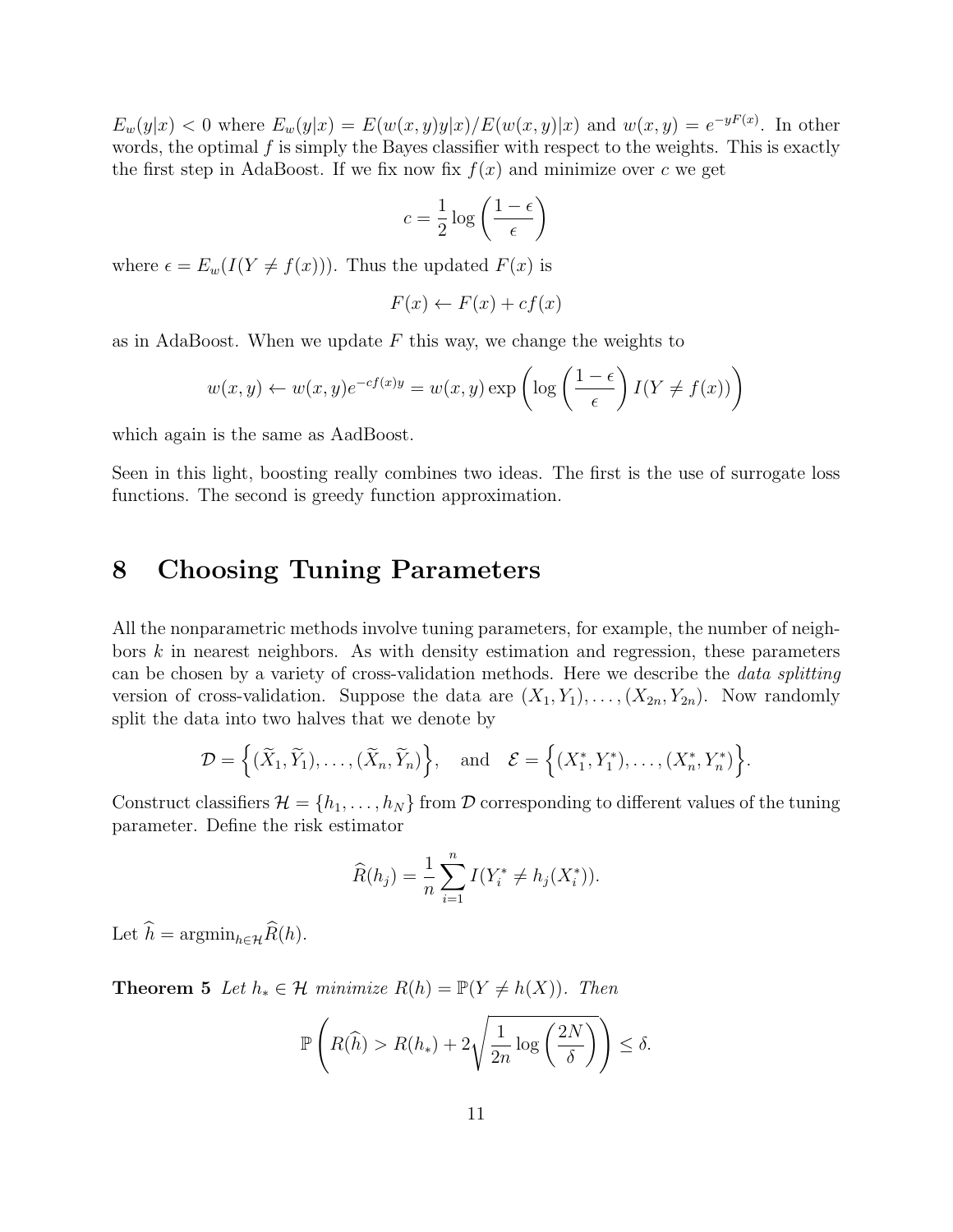**Proof.** By Hoeffding's inequality,  $\mathbb{P}(|\hat{R}(h) - R(h)| > \epsilon) \leq 2e^{-2n\epsilon^2}$ , for each  $h \in \mathcal{H}$ . By the union bound,

$$
\mathbb{P}(\max_{h \in \mathcal{H}} |\widehat{R}(h) - R(h)| > \epsilon) \le 2Ne^{-2n\epsilon^2} = \delta
$$

where  $\epsilon = \sqrt{\frac{1}{2n}}$  $\frac{1}{2n} \log \left( \frac{2N}{\delta} \right)$  $\frac{N}{\delta}$ ). Hence, except on a set of probability at most  $\delta$ ,

$$
R(\widehat{h}) \leq \widehat{R}(\widehat{h}) + \epsilon \leq \widehat{R}(\widehat{h}_*) + \epsilon \leq R(\widehat{h}_*) + 2\epsilon.
$$

 $\Box$ 

Note that the difference between  $R(\hat{h})$  and  $R(h_*)$  is  $O(\sqrt{\log N/n})$  but in regression it was  $O(\log N/n)$  which is an interesting difference between the two settings. Under low noise conditions, the error can be improved.

A popular modification of data-splitting is K-fold cross-validation. The data are divided into K blocks; typicaly  $K = 10$ . One block is held out as test data to estimate risk. The process is then repeated  $K$  times, leaving out a different block each time, and the results are averaged over the K repetitions.

#### 9 Example

The following data are from simulated images of gamma ray events for the Major Atmospheric Gamma-ray Imaging Cherenkov Telescope (MAGIC) in the Canary Islands. The data are from archive.ics.uci.edu/ml/datasets/MAGIC+Gamma+Telescope. The telescope studies gamma ray bursts, active galactic nuclei and supernovae remnants. The goal is to predict if an event is real or is background (hadronic shower). There are 11 predictors that are numerical summaries of the images. We randomly selected 400 training points (200 positive and 200 negative) and 1000 test cases (500 positive and 500 negative). The results of various methods are in Table 2. See Figures 4, 5, 6, 7.

## 10 Sparse Nonparametric Logistic Regression

For high dimensional problems we can use sparsity-based methods. The nonparametric additive logistic model is

$$
\mathbb{P}(Y = 1 | X) \equiv p(X; f) = \frac{\exp\left(\sum_{j=1}^{p} f_j(X_j)\right)}{1 + \exp\left(\sum_{j=1}^{p} f_j(X_j)\right)}
$$
(17)

where  $Y \in \{0, 1\}$ , and the population log-likelihood is

 $\ell(f) = \mathbb{E} [Y f(X) - \log (1 + \exp f(X))]$  (18)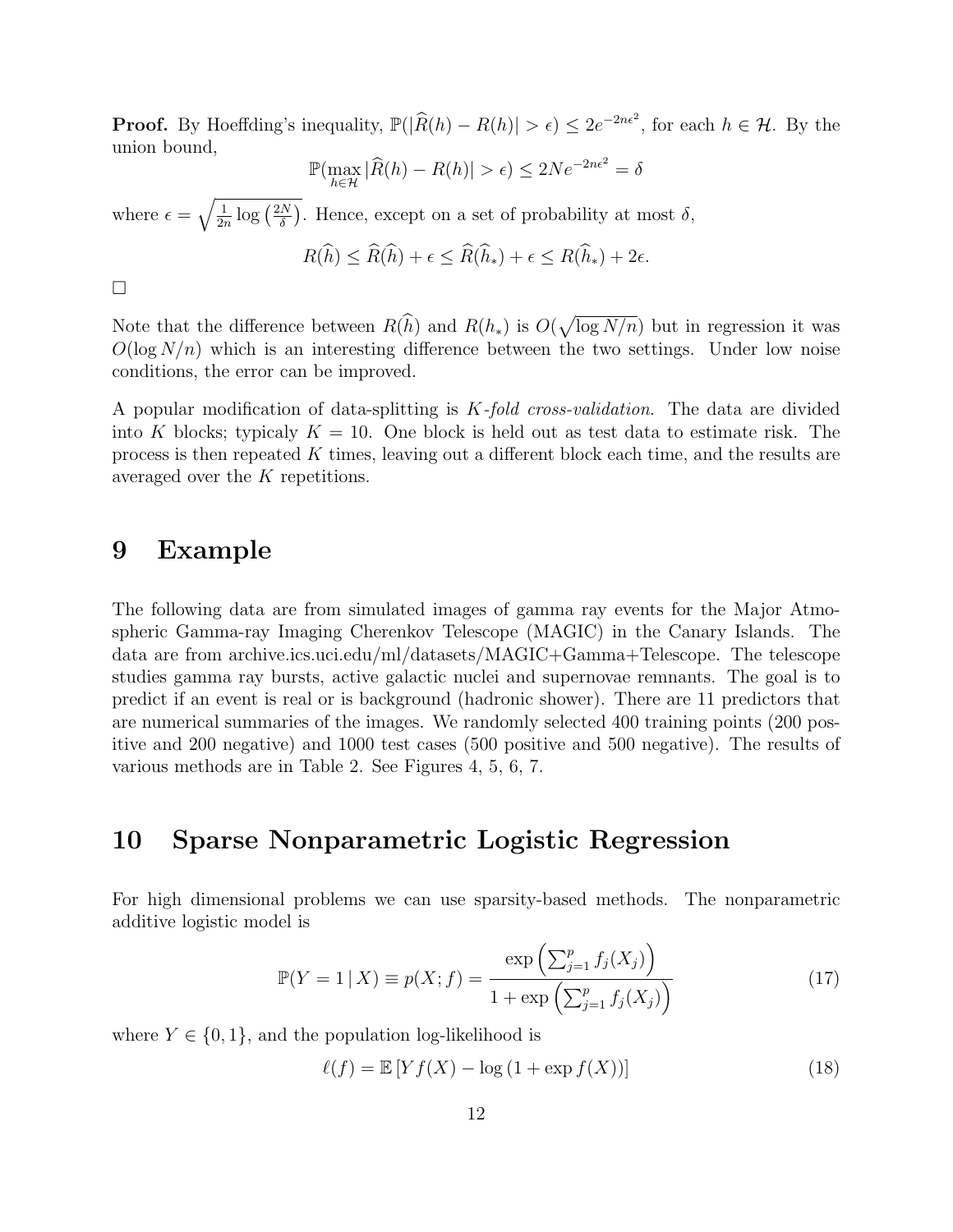| Method                 | Test Error |
|------------------------|------------|
| Logistic regression    | 0.23       |
| SVM (Gaussian Kernel)  | 0.20       |
| Kernel Regression      | 0.24       |
| Additive Model         | 0.20       |
| Reduced Additive Model | 0.20       |
| $11-NN$                | 0.25       |
| Trees                  | 0.20       |

Table 2: Various methods on the MAGIC data. The reduced additive model is based on using the three most significant variables from the additive model.



Figure 4: Estimated functions for additive model.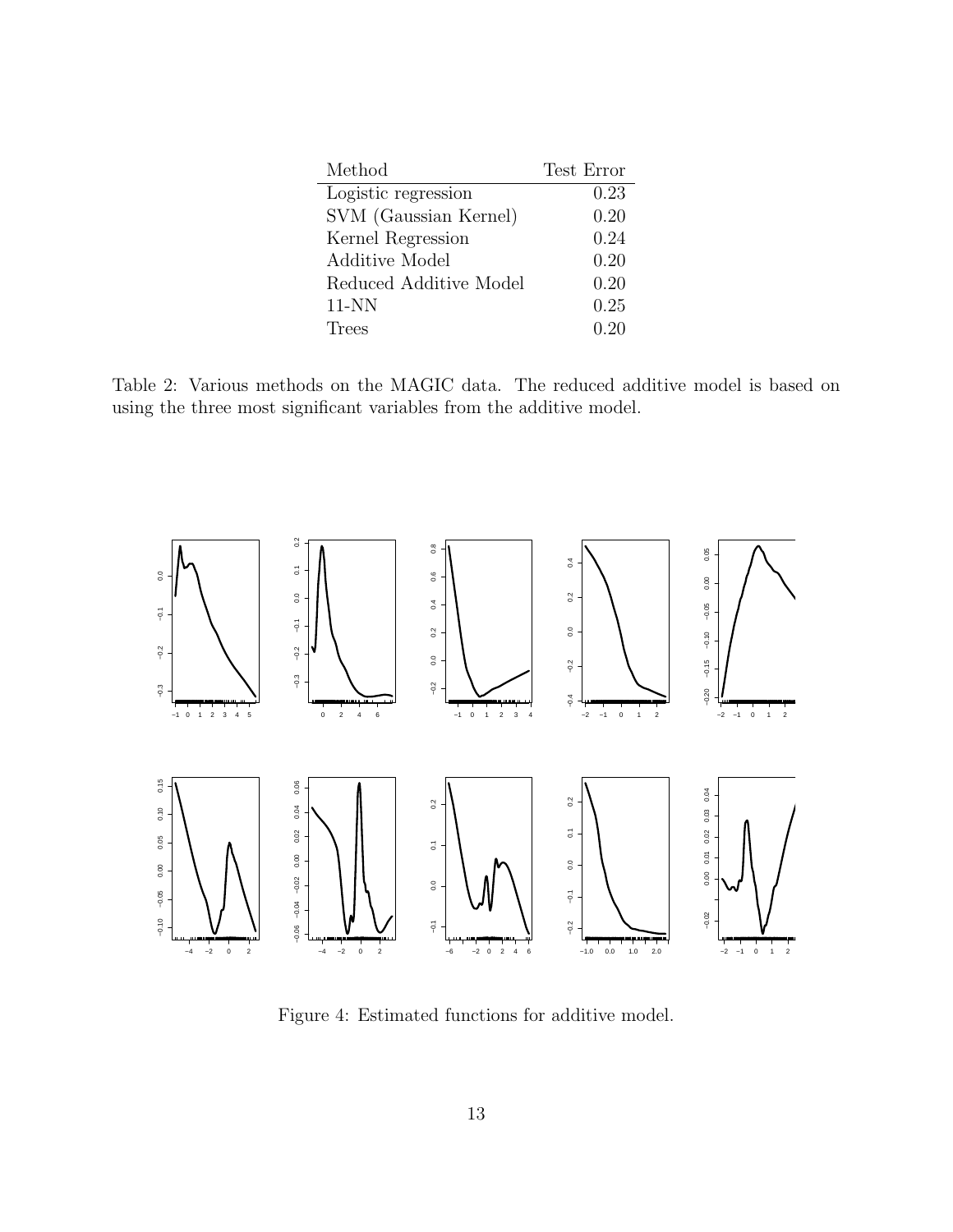

Figure 5: Test error versus  $k$  for nearest neighbor estimator.



Figure 6: Full tree.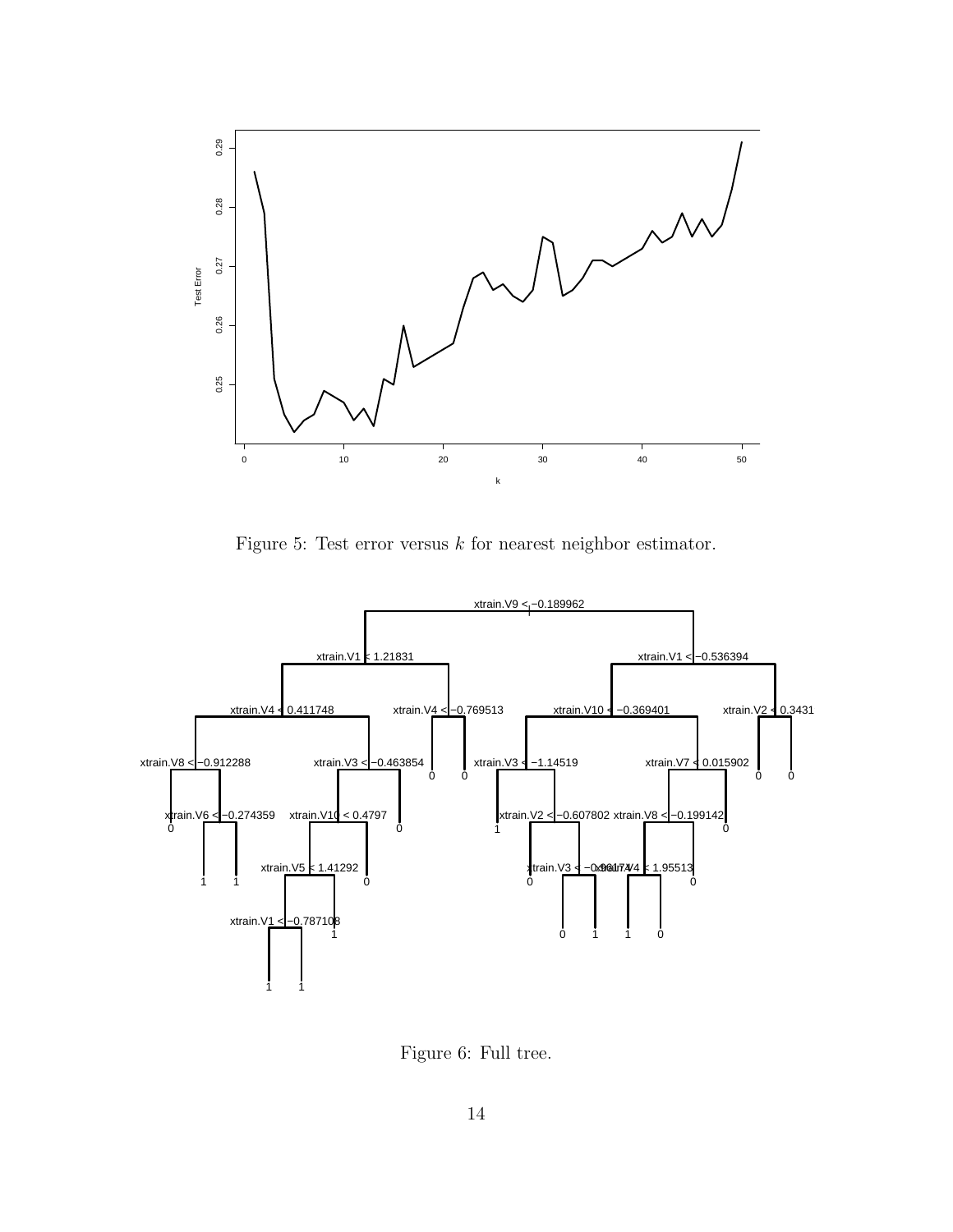

Figure 7: Classification tree. The size of the tree was chcosen by cross-validation.

where  $f(X) = \sum_{j=1^p} f_j(X_j)$ . To fit this model, the local scoring algorithm runs the backfitting procedure within Newton's method. One iteratively computes the transformed response for the current estimate  $\hat{f}$ 

$$
Z_i = \hat{f}(X_i) + \frac{Y_i - p(X_i; f)}{p(X_i; \hat{f})(1 - p(X_i; \hat{f}))}
$$
(19)

and weights  $w(X_i) = p(X_i; f)(1 - p(X_i; f))$ , and carries out a weighted backfitting of  $(Z, X)$ with weights  $w$ . The weighted smooth is given by

$$
\widehat{P}_j = \frac{\mathcal{S}_j(wR_j)}{\mathcal{S}_j w}.\tag{20}
$$

where  $S_j$  is a linear smoothing matrix, such as a kernel smoother. This extends iteratively reweighted least squares to the nonparametric setting.

A sparsity penality can be incorporated, just as for sparse additive models (SpAM) for regression. The Lagrangian is given by

$$
\mathcal{L}(f,\lambda) = \mathbb{E}\left[\log\left(1 + e^{f(X)}\right) - Yf(X)\right] + \lambda \left(\sum_{j=1}^{p} \sqrt{\mathbb{E}(f_j^2(X_j))} - L\right) \tag{21}
$$

and the stationary condition for component function  $f_j$  is  $\mathbb{E}(p - Y | X_j) + \lambda v_j = 0$  where  $v_j$ is an element of the subgradient  $\partial \sqrt{\mathbb{E}(f_j^2)}$ . As in the unregularized case, this condition is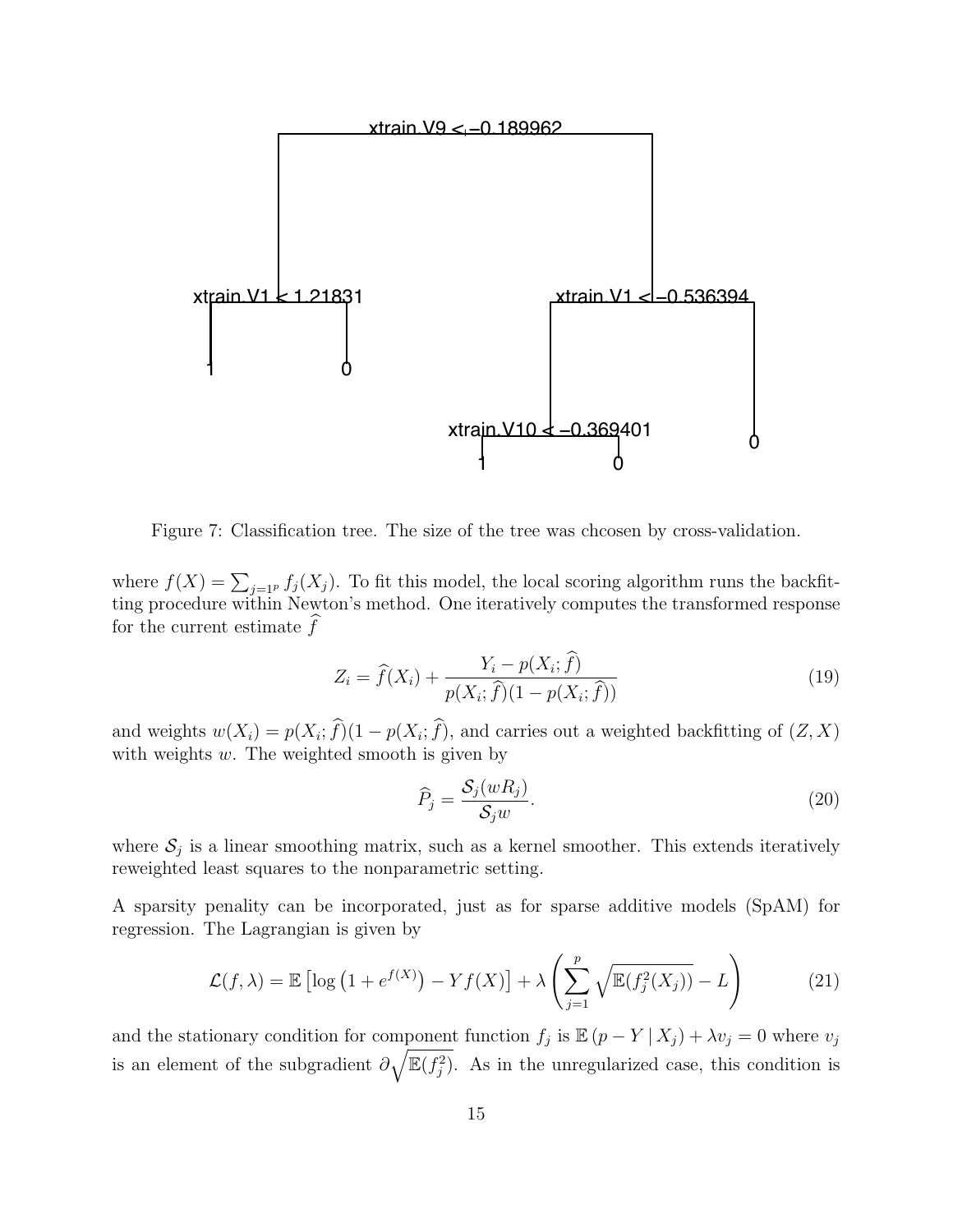nonlinear in f, and so we linearize the gradient of the log-likelihood around  $\hat{f}$ . This yields the linearized condition  $\mathbb{E}[w(X)(f(X)-Z) | X_j] + \lambda v_j = 0$ . To see this, note that

$$
0 = \mathbb{E}\left(p(X;\hat{f}) - Y + p(X;\hat{f})(1 - p(X;\hat{f}))(f(X) - \hat{f}(X)) | X_j\right) + \lambda v_j \tag{22}
$$

$$
= \mathbb{E}\left[w(X)(f(X) - Z)\,|\,X_j\right] + \lambda v_j \tag{23}
$$

When  $\mathbb{E}(f_j^2) \neq 0$ , this implies the condition

$$
\left(\mathbb{E}\left(w\,|\,X_j\right) + \frac{\lambda}{\sqrt{\mathbb{E}(f_j^2)}}\right)f_j(X_j) = \mathbb{E}(wR_j\,|\,X_j). \tag{24}
$$

In the finite sample case, in terms of the smoothing matrix  $S_j$ , this becomes

$$
f_j = \frac{\mathcal{S}_j(wR_j)}{\mathcal{S}_j w + \lambda \left/ \sqrt{\mathbb{E}(f_j^2)}\right.}.
$$
\n(25)

If  $\|\mathcal{S}_j(wR_j)\| < \lambda$ , then  $f_j = 0$ . Otherwise, this implicit, nonlinear equation for  $f_j$  cannot be solved explicitly, so one simply iterates until convergence:

$$
f_j \leftarrow \frac{\mathcal{S}_j(wR_j)}{\mathcal{S}_j w + \lambda \sqrt{n} / \|f_j\|}.
$$
\n(26)

When  $\lambda = 0$ , this yields the standard local scoring update (20).

Example 6 (SpAM for Spam) Here we consider an email spam classification problem, using the logistic SpAM backfitting algorithm above. This dataset has been studied Hastie et al (2001) using a set of 3,065 emails as a training set, and conducting hypothesis tests to choose significant variables; there are a total of  $\frac{1}{4}$ , 601 observations with  $p = 57$  attributes, all numeric. The attributes measure the percentage of specific words or characters in the email, the average and maximum run lengths of upper case letters, and the total number of such letters.

The results of a typical run of logistic SpAM are summarized in Figure 8, using plug-in bandwidths. A held-out set is used to tune the regularization parameter  $\lambda$ .

# 11 Bagging and Random Forests

Suppose we draw  $B$  bootstrap samples and each time we construct a classifier. This gives classifiers  $h_1, \ldots, h_B$ . We now classify by combining them:

$$
h(x) = \begin{cases} 1 & \text{if } \frac{1}{B} \sum_j h_j(x) \ge \frac{1}{2} \\ 0 & \text{otherwise.} \end{cases}
$$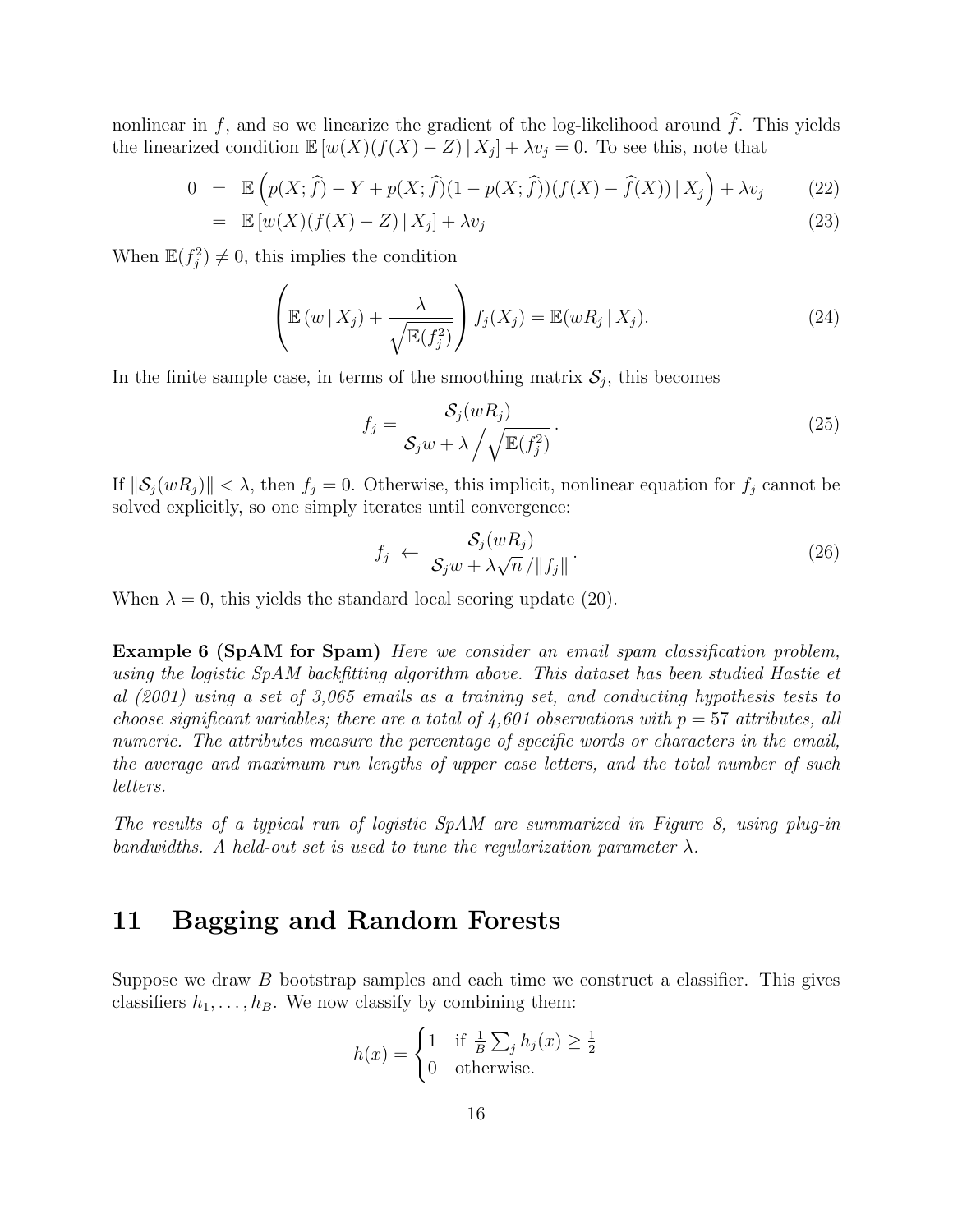

Figure 8: (Email spam) Classification accuracies and variable selection for logistic SpAM.

This is called bagging which stands for bootstrap aggregration. The basime classifiers are usually trees.

A variation is to choose a random subset of the predictors to split on at each stage. The resulting classifier is called a random forests. Random forests often perform very well. Their theoretical performance is not well understood. Some good references are:

Biau, Devroye and Lugosi. (2008). Consistency of Random Forests and Other Average Classifiers. JMLR.

Biau, G. (2012). Analysis of a Random Forests Model. arXiv:1005.0208.

Lin and Jeon. Random Forests and Adaptive Nearest Neighbors. Journal of the American Statistical Association, 101, p 578.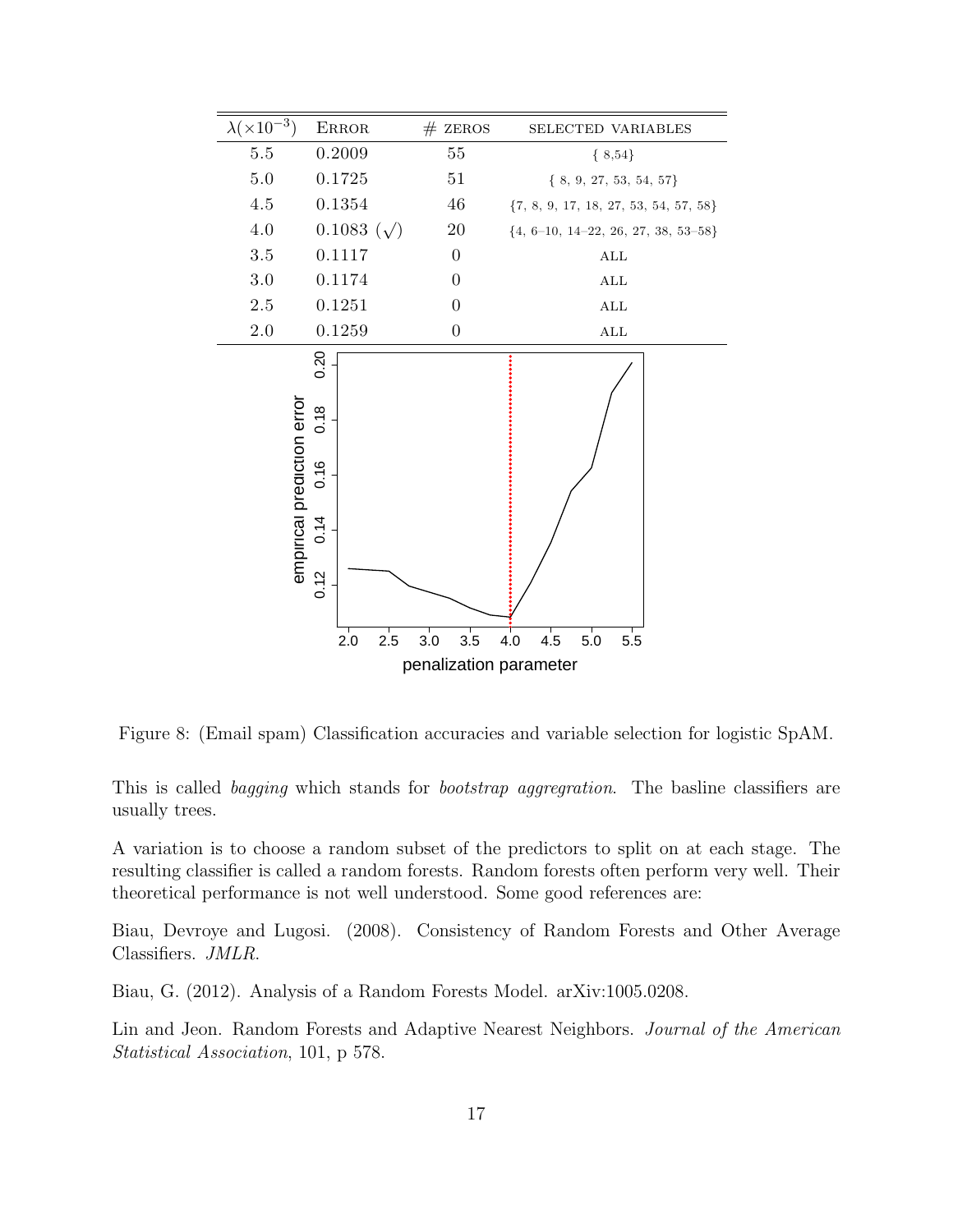Wager, S. (2014). Asymptotic Theory for Random Forests. arXiv:1405.0352.

Wager, S. (2015). Uniform convergence of random forests via adaptive concentration. arXiv:1503.06388.

# Appendix: Multiclass Sparse Logistic Regression

Now we consider the multiclass version. Suppose we have the nonparametric K-class logistic regression model

$$
p_f(Y = \ell \mid X) = \frac{e^{f_{\ell}(X)}}{\sum_{m=1}^{K} e^{f_m(X)}} \quad \ell = 1, \dots, K
$$
 (27)

where each function has an additive form

$$
f_{\ell}(X) = f_{\ell 1}(X_1) + f_{\ell 2}(X_2) + \dots + f_{\ell p}(X_p).
$$
 (28)

In Newton's algorithm, we minimize the quadratic approximation to the log-likelihood

$$
L(f) \approx L(\widehat{f}) + \mathbb{E}\left[ (Y - \widehat{p})^T (f - \widehat{f}) \right] + \frac{1}{2} \mathbb{E}\left[ (f - \widehat{f})^T H(\widehat{f}) (f - \widehat{f}) \right] \tag{29}
$$

where  $\widehat{p}(X) = (p_{\widehat{f}}(Y = 1 | X), \ldots, p_{\widehat{f}}(Y = K | X)),$  and  $H(\widehat{f}(X))$  is the Hessian

$$
H(\widehat{f}) = -\text{diag}(\widehat{p}(X)) + \widehat{p}(X)\widehat{p}(X)^{T}.
$$
\n(30)

Maximizing the right hand size of (29) is equivalent to minimizing

$$
-\mathbb{E}\left((Y-\widehat{p})^T(f-\widehat{f})\right)-\mathbb{E}\left(\widehat{f}^T Jf\right)+\frac{1}{2}\mathbb{E}\left(f^T Jf\right) \tag{31}
$$

which is, in turn, equivalent to minimizing the surrogate loss function

$$
Q(f, \hat{f}) \equiv = \frac{1}{2} \mathbb{E} \left( \|Z - Af\|_2^2 \right).
$$
 (32)

where  $J = -H(\hat{f}), A = J^{1/2}$ , and Z is defined by

$$
Z = J^{-1/2}(Y - \hat{p}) + J^{1/2}\hat{f}
$$
\n(33)

$$
= A^{-1}(Y - \hat{p}) + A\hat{f}.
$$
 (34)

The above calculation can be reexpressed as follows, which leads a multiclass backfitting algorithm. The difference in log-likelihoods for functions  $\{\widehat{f}_\ell\}$  and  $\{f_\ell\}$  is, to second order,

$$
\mathbb{E}\left[\sum_{\ell=0}^{K-1} p_{\ell}(X) \left(\hat{f}_{\ell}(X) - \sum_{k=0}^{K-1} p_k(X)\hat{f}_k(X) + \frac{Y_{\ell} - p_{\ell}(X)}{p_{\ell}(X)} - f_{\ell}(X) + \sum_{k=0}^{K-1} p_k(X)f_k(X)\right)^2\right] (35)
$$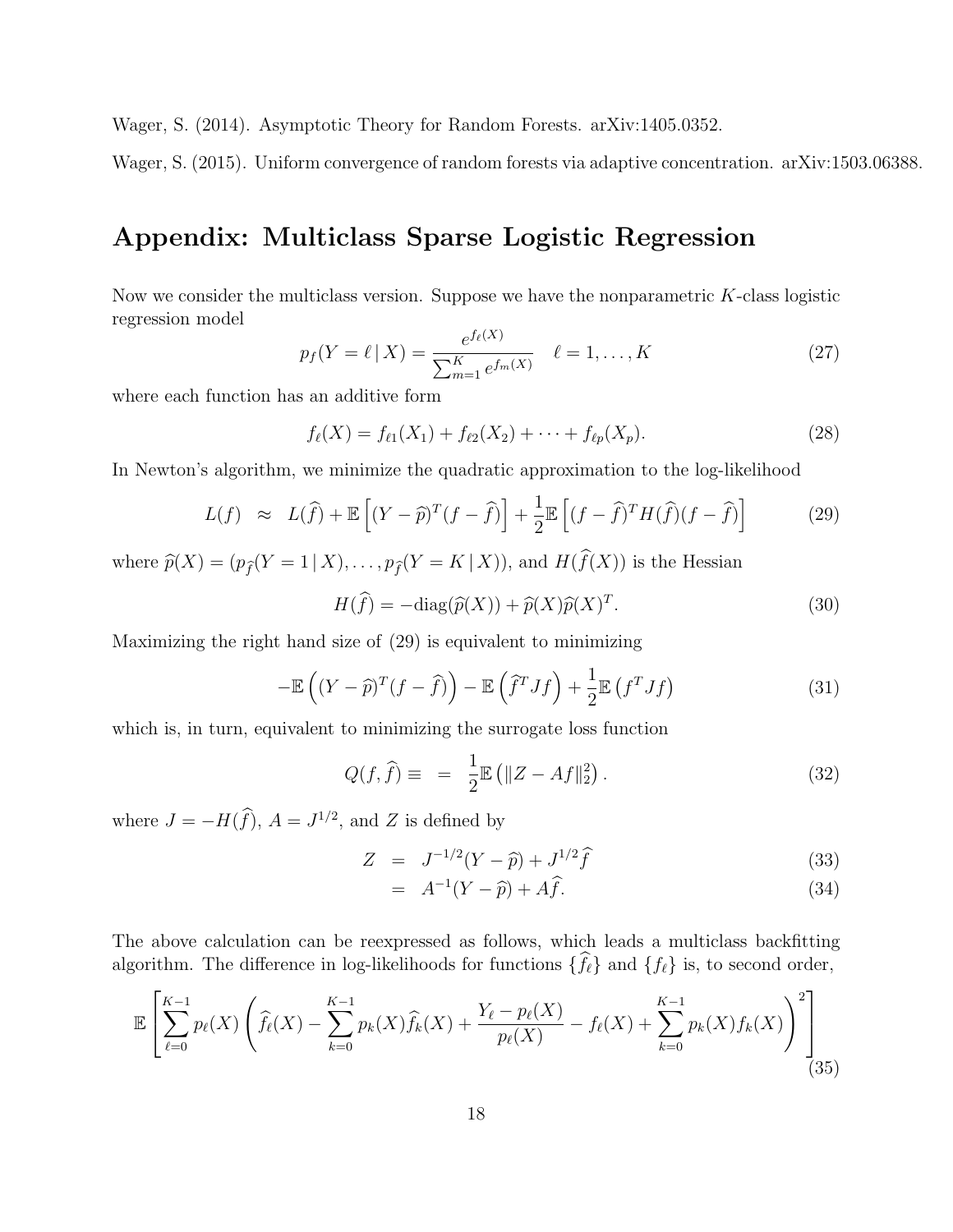where  $p_{\ell}(X) = \mathbb{P}(Y = \ell | X)$ , and  $Y_{\ell} = \delta(Y, \ell)$  are indicator variables. Minimizing over  $\{f_{\ell}\}\$ gives *coupled* equations for the functions  $f_{\ell}$ ; they can't be solved independently over  $\ell$ .

A practical approach is to use coordinate descent, computing the function  $f_\ell$  holding the other functions  $\{f_k\}_{k\neq\ell}$  fixed, and iterating. Assuming that  $f_k = \hat{f}_k$  for  $k \neq \ell$ , this simplifies to

$$
\mathbb{E}\left[p_{\ell}(1-p_{\ell})^{2}\left(\widehat{f}_{\ell}+\frac{Y_{\ell}-p_{\ell}}{p_{\ell}(1-p_{\ell})}-f_{\ell}\right)^{2}+\sum_{k\neq\ell}p_{k}p_{\ell}^{2}\left(\widehat{f}_{\ell}+\frac{p_{k}-Y_{k}}{p_{k}p_{\ell}}-f_{\ell}\right)^{2}\right].
$$
 (36)

After some algebra, this can be seen to be the same as the usual objective function in the binary case, where we take  $\widehat{f}_0 = 1$  and  $\widehat{f}_1$  arbitrary.

Now assume  $f_{\ell}$  (and  $\widehat{f}_{\ell}$ ) has an additive form:  $f_{\ell}(X) = \sum_{j=1}^{p} f_{\ell j}(X_j)$ . Some further calculation shows that minimizing over each  $f_{\ell j}$  yields the following backfitting algorithm:

$$
f_{\ell j}(X_j) \leftarrow \frac{\mathbb{E}\left[p_{\ell}(1-p_{\ell})\left(\hat{f}_{\ell} - \sum_{k \neq j} f_{\ell k} + \frac{Y_{\ell} - p_{\ell}}{p_{\ell}(1-p_{\ell})}\right) \mid X_j\right]}{\mathbb{E}\left[p_{\ell}(1-p_{\ell}) \mid X_j\right]}.
$$
\n(37)

We approximate the conditional expectations by smoothing, as usual:

$$
f_{\ell j}(x_j) \leftarrow \frac{\mathcal{S}_j(x_j)^T (w_{\ell}(X) R_{\ell j}(X))}{\mathcal{S}_j(x_j)^T (w_{\ell}(X))}
$$
\n(38)

where

$$
R_{\ell j}(X) = \hat{f}_{\ell}(X) - \sum_{k \neq j} f_{\ell k}(X_k) + \frac{Y_{\ell} - p_{\ell}(X)}{p_{\ell}(X)(1 - p_{\ell}(X))}
$$
(39)

$$
w_{\ell}(X) = p_{\ell}(X)(1 - p_{\ell}(X)). \tag{40}
$$

This is the same as in binary logistic regression. We thus have the following algorithm:

MULTICLASS LOGISTIC BACKFITTING

- 1. Initialize  $\{\widehat{f}_\ell = 0\}$ , and set  $Z(X) = K$ .
- 2. Iterate until convergence:
	- For each  $\ell = 0, 1, \ldots, K 1$ A. Initialize  $f_{\ell} = \widehat{f}_{\ell}$ B. Iterate until convergence: